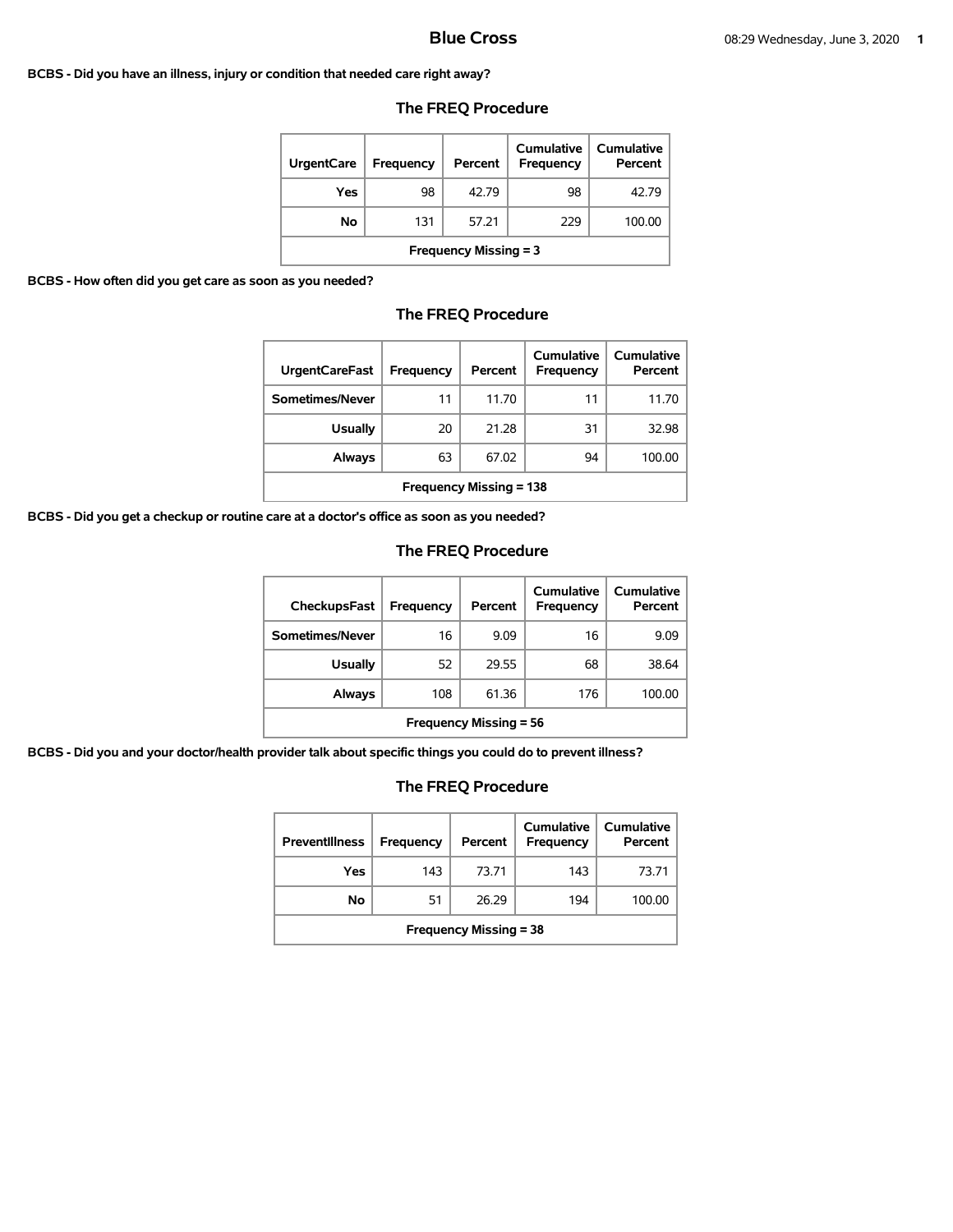#### **BCBS - Did you and your doctor/health provider talk about starting or stopping a medication?**

### **The FREQ Procedure**

| <b>MedStartStop</b>           | Frequency | Percent | Cumulative<br>Frequency | Cumulative<br>Percent |  |
|-------------------------------|-----------|---------|-------------------------|-----------------------|--|
| Yes                           | 107       | 54.87   | 107                     | 54.87                 |  |
| No                            | 88        | 45.13   | 195                     | 100.00                |  |
| <b>Frequency Missing = 37</b> |           |         |                         |                       |  |

**BCBS - Did you and your doctor/health provider talk about reasons you might want to take a medicine?** 

#### **The FREQ Procedure**

| <b>MedDiscuss</b>              | Frequency | Percent | Cumulative<br>Frequency | Cumulative<br>Percent |  |
|--------------------------------|-----------|---------|-------------------------|-----------------------|--|
| Yes                            | 102       | 96.23   | 102                     | 96.23                 |  |
| No                             | 4         | 3.77    | 106                     | 100.00                |  |
| <b>Frequency Missing = 126</b> |           |         |                         |                       |  |

**BCBS - Did you and your doctor/health provider talk about reasons you might want to stop taking a medication?** 

#### **The FREQ Procedure**

| <b>MedNoDiscuss</b>            | <b>Frequency</b> | Percent | Cumulative<br>Frequency | <b>Cumulative</b><br>Percent |  |
|--------------------------------|------------------|---------|-------------------------|------------------------------|--|
| Yes                            | 76               | 71.70   | 76                      | 71.70                        |  |
| No                             | 30               | 28.30   | 106                     | 100.00                       |  |
| <b>Frequency Missing = 126</b> |                  |         |                         |                              |  |

**BCBS - Did you and your doctor/health provider ask what you thought was best for you when discussing starting or stopping a medication?** 

| <b>MedBestAsk</b>              | Frequency | Percent | Cumulative<br><b>Frequency</b> | Cumulative<br>Percent |
|--------------------------------|-----------|---------|--------------------------------|-----------------------|
| Yes                            | 78        | 73.58   | 78                             | 73.58                 |
| No                             | 28        | 26.42   | 106                            | 100.00                |
| <b>Frequency Missing = 126</b> |           |         |                                |                       |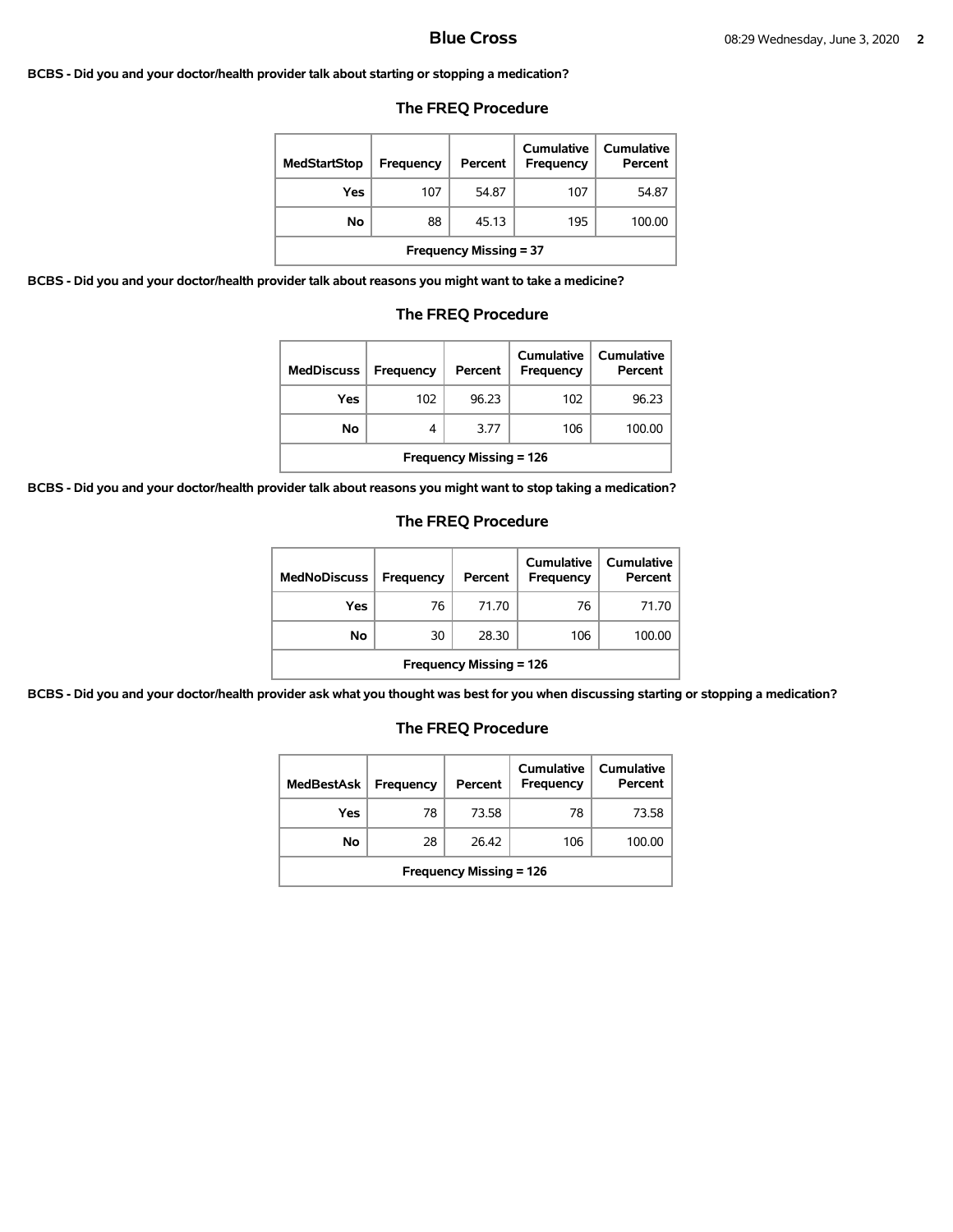#### **BCBS - How would you rate your health care quality in the last six months?**

| CareRate                      | Frequency | Percent | Cumulative<br>Frequency | Cumulative<br>Percent |  |
|-------------------------------|-----------|---------|-------------------------|-----------------------|--|
| Bad                           | 17        | 8.72    | 17                      | 8.72                  |  |
| Good                          | 66        | 33.85   | 83                      | 42.56                 |  |
| Great                         | 112       | 57.44   | 195                     | 100.00                |  |
| <b>Frequency Missing = 37</b> |           |         |                         |                       |  |

### **The FREQ Procedure**

**BCBS - How often was it easy to get care, tests, or treatments you needed?** 

## **The FREQ Procedure**

| CareEasy                      | Frequency | Percent | Cumulative<br>Frequency | Cumulative<br>Percent |  |
|-------------------------------|-----------|---------|-------------------------|-----------------------|--|
| Sometimes/Never               | 18        | 9.28    | 18                      | 9.28                  |  |
| <b>Usually</b>                | 59        | 30.41   | 77                      | 39.69                 |  |
| Always                        | 117       | 60.31   | 194                     | 100.00                |  |
| <b>Frequency Missing = 38</b> |           |         |                         |                       |  |

**BCBS - How often did your doctor explain things in a way that was easy to understand?** 

## **The FREQ Procedure**

| <b>DrUnderstand</b>           | Frequency | Percent | Cumulative<br>Frequency | Cumulative<br>Percent |  |
|-------------------------------|-----------|---------|-------------------------|-----------------------|--|
| Sometimes/Never               | 5         | 2.87    | 5                       | 2.87                  |  |
| <b>Usually</b>                | 31        | 17.82   | 36                      | 20.69                 |  |
| Always                        | 138       | 79.31   | 174                     | 100.00                |  |
| <b>Frequency Missing = 58</b> |           |         |                         |                       |  |

**BCBS - How often did your personal doctor listen to you?** 

# **The FREQ Procedure**

| <b>DrListen</b>               | Frequency | Percent | Cumulative<br>Frequency | Cumulative<br>Percent |  |
|-------------------------------|-----------|---------|-------------------------|-----------------------|--|
| Sometimes/Never               | 7         | 3.98    | 7                       | 3.98                  |  |
| <b>Usually</b>                | 29        | 16.48   | 36                      | 20.45                 |  |
| Always                        | 140       | 79.55   | 176                     | 100.00                |  |
| <b>Frequency Missing = 56</b> |           |         |                         |                       |  |

**BCBS - How often did your personal doctor show respect for what you had to say?**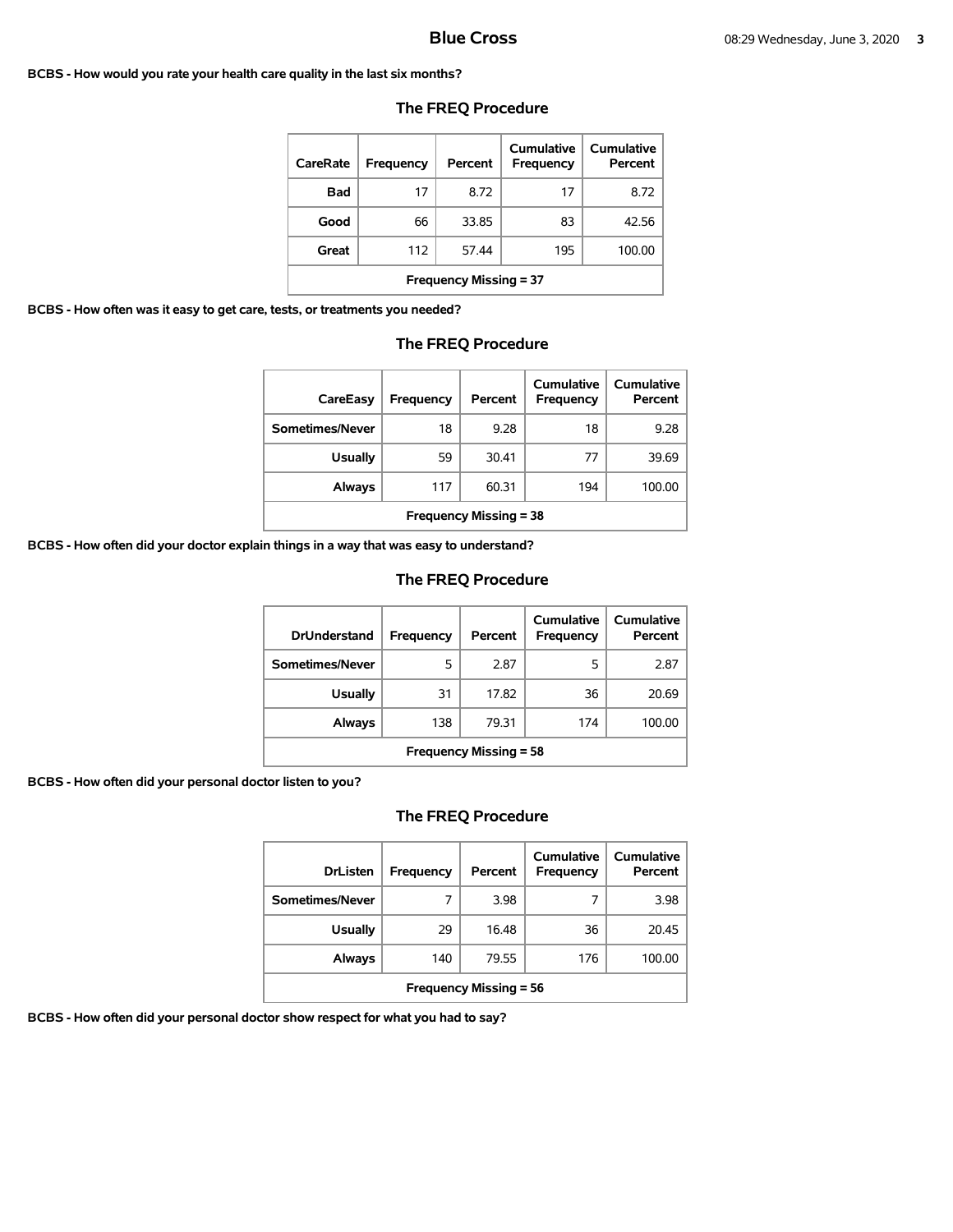| <b>DrRespect</b>              | Frequency | Percent | Cumulative<br>Frequency | Cumulative<br>Percent |  |
|-------------------------------|-----------|---------|-------------------------|-----------------------|--|
| Sometimes/Never               |           | 3.98    |                         | 3.98                  |  |
| <b>Usually</b>                | 25        | 14.20   | 32                      | 18.18                 |  |
| <b>Always</b>                 | 144       | 81.82   | 176                     | 100.00                |  |
| <b>Frequency Missing = 56</b> |           |         |                         |                       |  |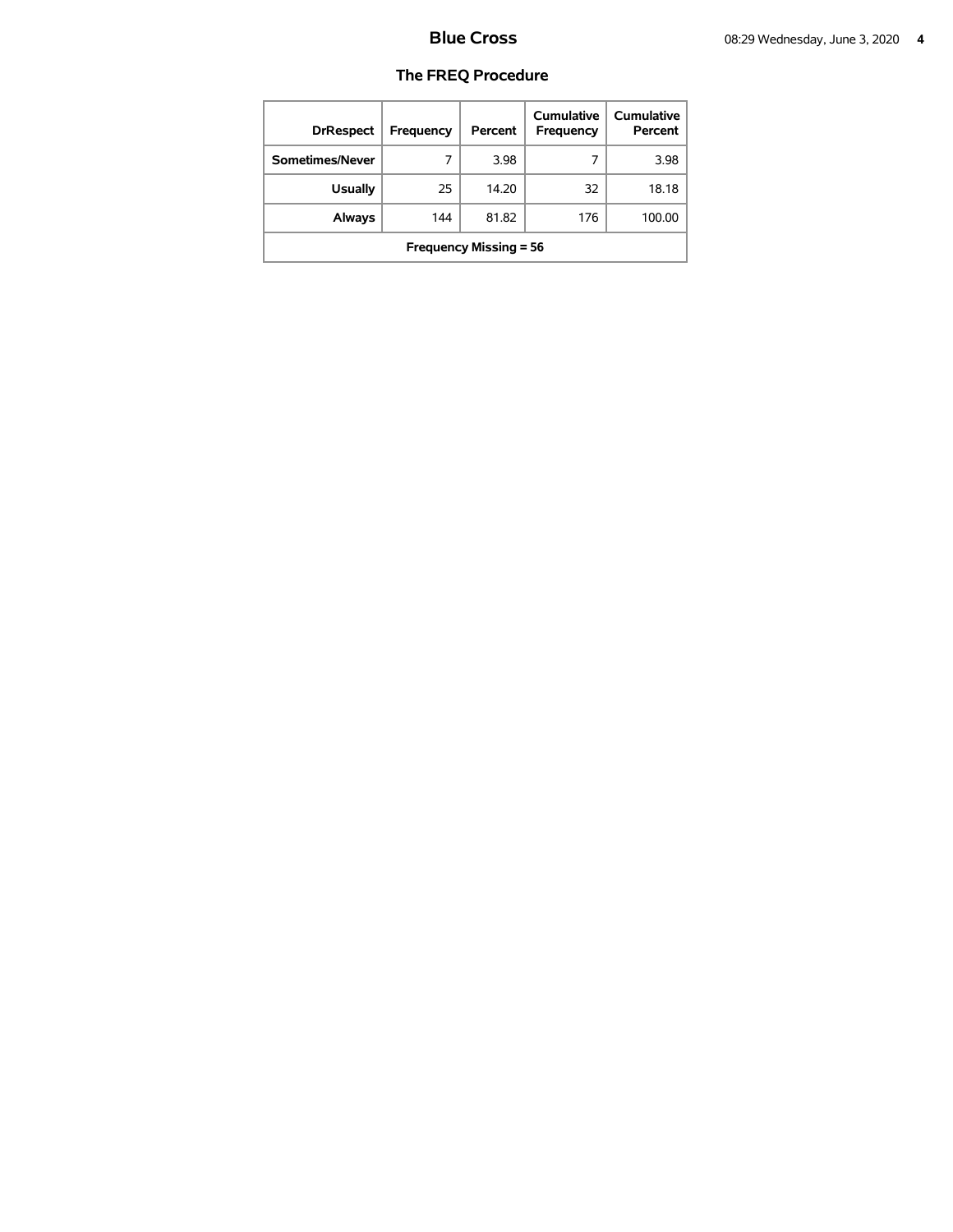#### **BCBS - How often did your personal doctor spend enough time with you?**

| <b>DrTime</b>                 | Frequency | Percent | Cumulative<br><b>Frequency</b> | Cumulative<br>Percent |  |
|-------------------------------|-----------|---------|--------------------------------|-----------------------|--|
| Sometimes/Never               | 9         | 5.11    | 9                              | 5.11                  |  |
| <b>Usually</b>                | 40        | 22.73   | 49                             | 27.84                 |  |
| <b>Always</b>                 | 127       | 72.16   | 176                            | 100.00                |  |
| <b>Frequency Missing = 56</b> |           |         |                                |                       |  |

# **The FREQ Procedure**

**BCBS - In the last six months, did you get care from another doctor or health provider other than your personal doctor?** 

| <b>Usually</b>                                                        | 40  | 22.73 | 49  | 27.84  |  |  |
|-----------------------------------------------------------------------|-----|-------|-----|--------|--|--|
| Always                                                                | 127 | 72.16 | 176 | 100.00 |  |  |
| <b>Frequency Missing = 56</b>                                         |     |       |     |        |  |  |
| are from another doctor or health provider other than your personal o |     |       |     |        |  |  |
| <b>The FREQ Procedure</b>                                             |     |       |     |        |  |  |

| <b>CareMulti</b>              | Frequency | Percent | Cumulative<br>Frequency | Cumulative<br>Percent |  |
|-------------------------------|-----------|---------|-------------------------|-----------------------|--|
| Yes                           | 117       | 66.86   | 117                     | 66.86                 |  |
| No                            | 58        | 33.14   | 175                     | 100.00                |  |
| <b>Frequency Missing = 57</b> |           |         |                         |                       |  |

**BCBS - How often did your personal doctor seemed informed with care you received from other doctors or providers?** 

## **The FREQ Procedure**

| <b>DrInformedMultiDr</b>               | <b>Frequency</b> | Percent | Cumulative<br><b>Frequency</b> | Cumulative<br>Percent |  |  |
|----------------------------------------|------------------|---------|--------------------------------|-----------------------|--|--|
| Sometimes/Never                        | 19               | 16.67   | 19                             | 16.67                 |  |  |
| Usually                                | 33               | 28.95   | 52                             | 45.61                 |  |  |
| 62<br>54.39<br>Always<br>100.00<br>114 |                  |         |                                |                       |  |  |
| <b>Frequency Missing = 118</b>         |                  |         |                                |                       |  |  |

**BCBS - How would you rate your personal doctor?** 

| <b>DrRate</b>                 | Frequency | Percent | Cumulative<br>Frequency | Cumulative<br>Percent |  |  |
|-------------------------------|-----------|---------|-------------------------|-----------------------|--|--|
| Bad                           | 19        | 9.90    | 19                      | 9.90                  |  |  |
| Good                          | 39        | 20.31   | 58                      | 30.21                 |  |  |
| Great                         | 134       | 69.79   | 192                     | 100.00                |  |  |
| <b>Frequency Missing = 40</b> |           |         |                         |                       |  |  |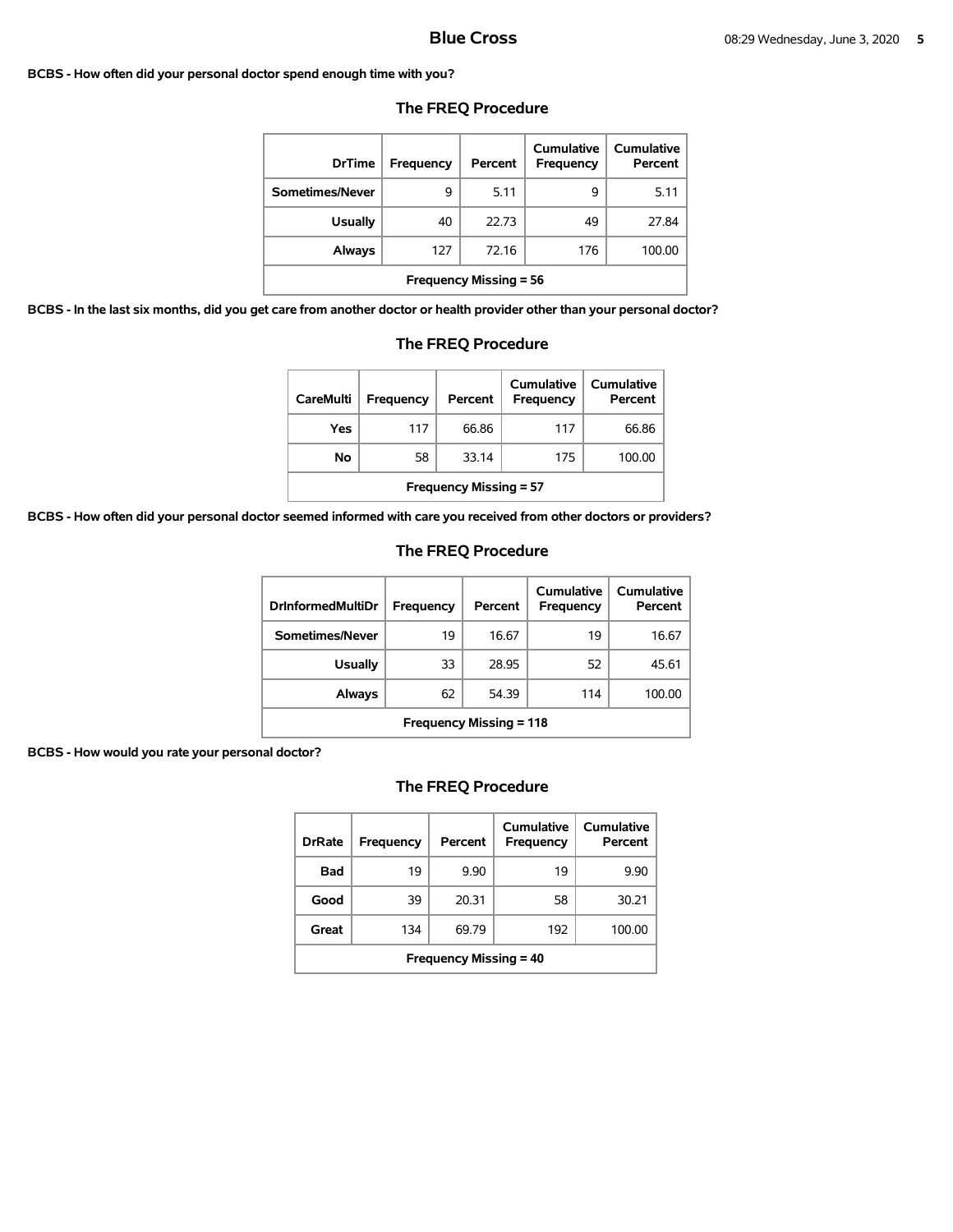#### **BCBS - Did you visit a specialist?**

# **The FREQ Procedure**

| <b>Specialist</b> | Frequency | Percent | <b>Cumulative</b><br>Frequency | Cumulative<br>Percent |
|-------------------|-----------|---------|--------------------------------|-----------------------|
| Yes               | 135       | 58.19   | 135                            | 58.19                 |
| No                | 97        | 41.81   | 232                            | 100.00                |

**BCBS - How often did you get an appointment with a specialist as soon as you needed?** 

# **The FREQ Procedure**

| <b>SpecialistFast</b>                  | Frequency | Percent | Cumulative<br>Frequency | Cumulative<br>Percent |  |  |
|----------------------------------------|-----------|---------|-------------------------|-----------------------|--|--|
| Sometimes/Never                        | 19        | 14.18   | 19                      | 14.18                 |  |  |
| <b>Usually</b>                         | 41        | 30.60   | 60                      | 44.78                 |  |  |
| 55.22<br>134<br>100.00<br>Always<br>74 |           |         |                         |                       |  |  |
| <b>Frequency Missing = 98</b>          |           |         |                         |                       |  |  |

**BCBS - How would you rate your specialist?** 

| <b>SpecialistRate</b>          | Frequency | Percent | Cumulative<br><b>Frequency</b> | Cumulative<br>Percent |  |
|--------------------------------|-----------|---------|--------------------------------|-----------------------|--|
| <b>Bad</b>                     | 16        | 12.21   | 16                             | 12.21                 |  |
| Good                           | 28        | 21.37   | 44                             | 33.59                 |  |
| Great                          | 87        | 66.41   | 131                            | 100.00                |  |
| <b>Frequency Missing = 101</b> |           |         |                                |                       |  |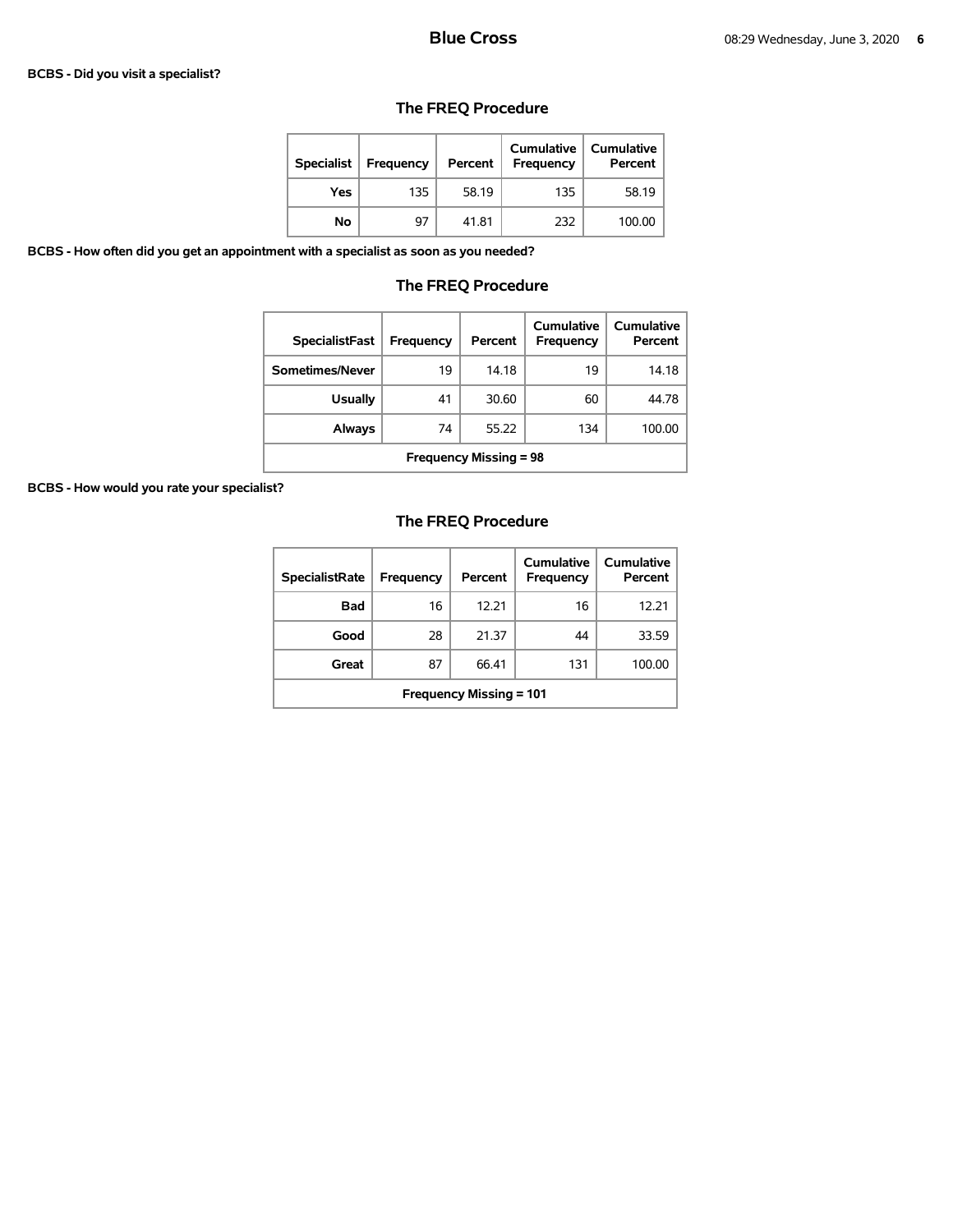#### **BCBS - Did you get information or help from your health plan's customer services?**

## **The FREQ Procedure**

| <b>CS</b> | <b>Frequency</b>             | Percent | Cumulative<br>Frequency | Cumulative<br>Percent |  |  |  |
|-----------|------------------------------|---------|-------------------------|-----------------------|--|--|--|
| Yes       | 65                           | 28.14   | 65                      | 28.14                 |  |  |  |
| No        | 166                          | 71.86   | 231                     | 100.00                |  |  |  |
|           | <b>Frequency Missing = 1</b> |         |                         |                       |  |  |  |

**BCBS - How often were you able to get information or help from your health plan's customer services?** 

### **The FREQ Procedure**

| <b>CSHelp</b>                  | Frequency | Percent | Cumulative<br><b>Frequency</b> | Cumulative<br>Percent |  |
|--------------------------------|-----------|---------|--------------------------------|-----------------------|--|
| Sometimes/Never                | 9         | 13.85   | 9                              | 13.85                 |  |
| <b>Usually</b>                 | 23        | 35.38   | 32                             | 49.23                 |  |
| Always                         | 33        | 50.77   | 65                             | 100.00                |  |
| <b>Frequency Missing = 167</b> |           |         |                                |                       |  |

**BCBS - How often were you treated with respect and courtesy by your health plan's customer services?** 

### **The FREQ Procedure**

| <b>CSRespect</b>                      | Frequency | Percent | Cumulative<br>Frequency | Cumulative<br>Percent |  |  |
|---------------------------------------|-----------|---------|-------------------------|-----------------------|--|--|
| Sometimes/Never                       | 2         | 3.13    | 2                       | 3.13                  |  |  |
| <b>Usually</b>                        | 9         | 14.06   | 11                      | 17.19                 |  |  |
| 82.81<br>53<br>64<br>100.00<br>Always |           |         |                         |                       |  |  |
| <b>Frequency Missing = 168</b>        |           |         |                         |                       |  |  |

**BCBS - Did you have to fill out any forms with your health plan?** 

| <b>Forms</b>                 | Frequency | Percent | Cumulative<br>Frequency | <b>Cumulative</b><br>Percent |  |
|------------------------------|-----------|---------|-------------------------|------------------------------|--|
| Yes                          | 48        | 21.43   | 48                      | 21.43                        |  |
| No                           | 176       | 78.57   | 224                     | 100.00                       |  |
| <b>Frequency Missing = 8</b> |           |         |                         |                              |  |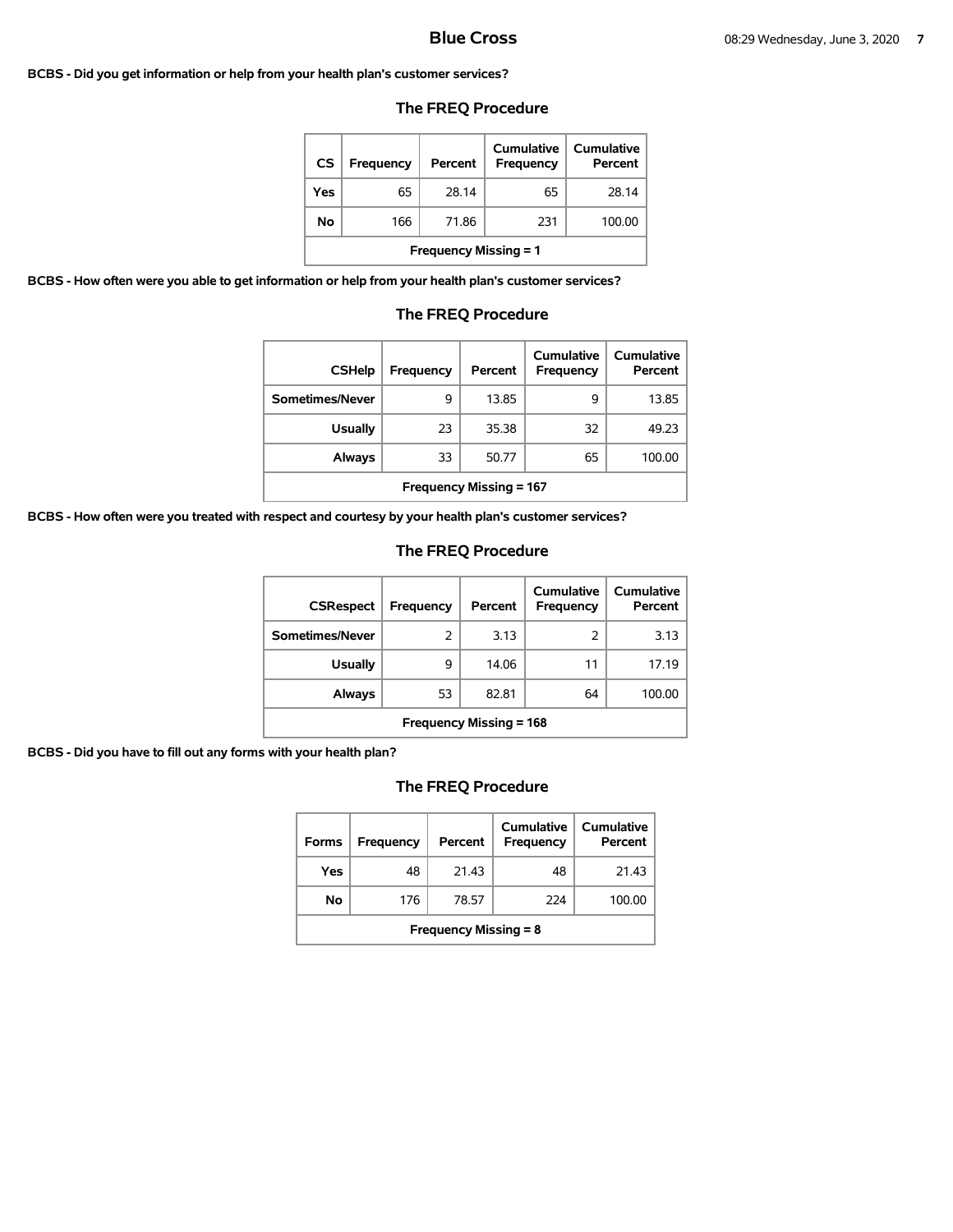#### **BCBS - How often were forms from your health plan easy to fill out?**

| <b>FormsEasy</b>               | Frequency | Percent | Cumulative<br>Frequency | Cumulative<br>Percent |  |
|--------------------------------|-----------|---------|-------------------------|-----------------------|--|
| Sometimes/Never                | 9         | 19.57   | 9                       | 19.57                 |  |
| <b>Usually</b>                 | 16        | 34.78   | 25                      | 54.35                 |  |
| Always                         | 21        | 45.65   | 46                      | 100.00                |  |
| <b>Frequency Missing = 186</b> |           |         |                         |                       |  |

# **The FREQ Procedure**

### **BCBS - How would you rate your health plan?**

# **The FREQ Procedure**

| <b>PlanRate</b>              | Frequency | Percent | Cumulative<br><b>Frequency</b> | Cumulative<br>Percent |  |
|------------------------------|-----------|---------|--------------------------------|-----------------------|--|
| <b>Bad</b>                   | 41        | 18.14   | 41                             | 18.14                 |  |
| Good                         | 69        | 30.53   | 110                            | 48.67                 |  |
| Great                        | 116       | 51.33   | 226                            | 100.00                |  |
| <b>Frequency Missing = 6</b> |           |         |                                |                       |  |

#### **BCBS - In general, how woul you rate your overall health?**

# **The FREQ Procedure**

| <b>OverallHealthRate</b>      | Frequency      | Percent | Cumulative<br>Frequency | Cumulative<br>Percent |
|-------------------------------|----------------|---------|-------------------------|-----------------------|
| <b>Excellent</b>              | 30             | 12.93   | 30                      | 12.93                 |
| <b>Very Good</b>              | 87             | 37.50   | 117                     | 50.43                 |
| Good                          | 84             | 36.21   | 201                     | 86.64                 |
| Fair                          | 25             | 10.78   | 226                     | 97.41                 |
| Poor                          | $\overline{2}$ | 0.86    | 228                     | 98.28                 |
| <b>Unknown/Did Not Answer</b> | 4              | 1.72    | 232                     | 100.00                |

**BCBS - In general, how woul you rate your overall mental or emotional health?** 

| <b>MentalHealthRate</b>       | Frequency     | Percent | Cumulative<br>Frequency | <b>Cumulative</b><br>Percent |
|-------------------------------|---------------|---------|-------------------------|------------------------------|
| <b>Excellent</b>              | 57            | 24.57   | 57                      | 24.57                        |
| <b>Very Good</b>              | 84            | 36.21   | 141                     | 60.78                        |
| Good                          | 69            | 29.74   | 210                     | 90.52                        |
| Fair                          | 16            | 6.90    | 226                     | 97.41                        |
| Poor                          | $\mathcal{P}$ | 0.86    | 228                     | 98.28                        |
| <b>Unknown/Did Not Answer</b> | 4             | 1.72    | 232                     | 100.00                       |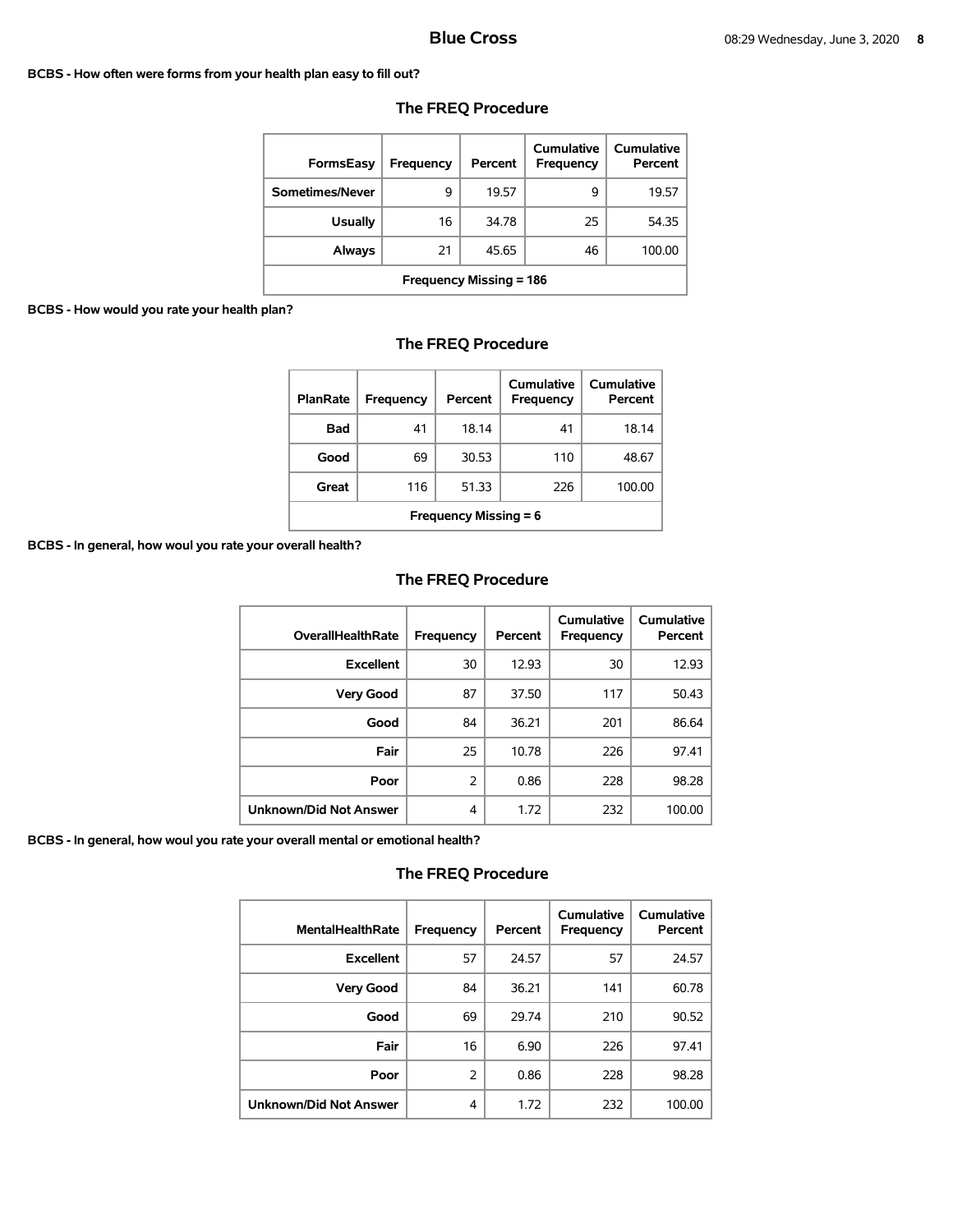#### **BCBS - Did you look for info in written materials or on the internet about your plan?**

| <b>InternetLook</b>          | Frequency | Percent | Cumulative<br>Frequency | Cumulative<br>Percent |  |
|------------------------------|-----------|---------|-------------------------|-----------------------|--|
| Yes                          | 81        | 35.22   | 81                      | 35.22                 |  |
| No                           | 149       | 64.78   | 230                     | 100.00                |  |
| <b>Frequency Missing = 2</b> |           |         |                         |                       |  |

#### **The FREQ Procedure**

**BCBS - How often did written materials or the internet provide info you needed regarding your health plan?** 

| <b>InternetProvide</b>         | Frequency | Percent | Cumulative<br>Frequency | Cumulative<br>Percent |  |
|--------------------------------|-----------|---------|-------------------------|-----------------------|--|
| Sometimes/Never                | 28        | 34.57   | 28                      | 34.57                 |  |
| <b>Usually</b>                 | 31        | 38.27   | 59                      | 72.84                 |  |
| Always                         | 22        | 27.16   | 81                      | 100.00                |  |
| <b>Frequency Missing = 151</b> |           |         |                         |                       |  |

# **The FREQ Procedure**

**BCBS - Did you look for information on how much you would have to pay for a health service or health equipment?** 

### **The FREQ Procedure**

| <b>CostLook</b>              | Frequency | Percent | Cumulative<br>Frequency | <b>Cumulative</b><br>Percent |  |
|------------------------------|-----------|---------|-------------------------|------------------------------|--|
| Yes                          | 41        | 17.90   | 41                      | 17.90                        |  |
| Νo                           | 188       | 82.10   | 229                     | 100.00                       |  |
| <b>Frequency Missing = 3</b> |           |         |                         |                              |  |

**BCBS - How often did you find information on how much you would have to pay for a health service or health equipment?** 

| CostFind                       | Frequency | Percent | Cumulative<br>Frequency | <b>Cumulative</b><br>Percent |  |
|--------------------------------|-----------|---------|-------------------------|------------------------------|--|
| Sometimes/Never                | 16        | 40.00   | 16                      | 40.00                        |  |
| <b>Usually</b>                 | 11        | 27.50   | 27                      | 67.50                        |  |
| Always                         | 13        | 32.50   | 40                      | 100.00                       |  |
| <b>Frequency Missing = 192</b> |           |         |                         |                              |  |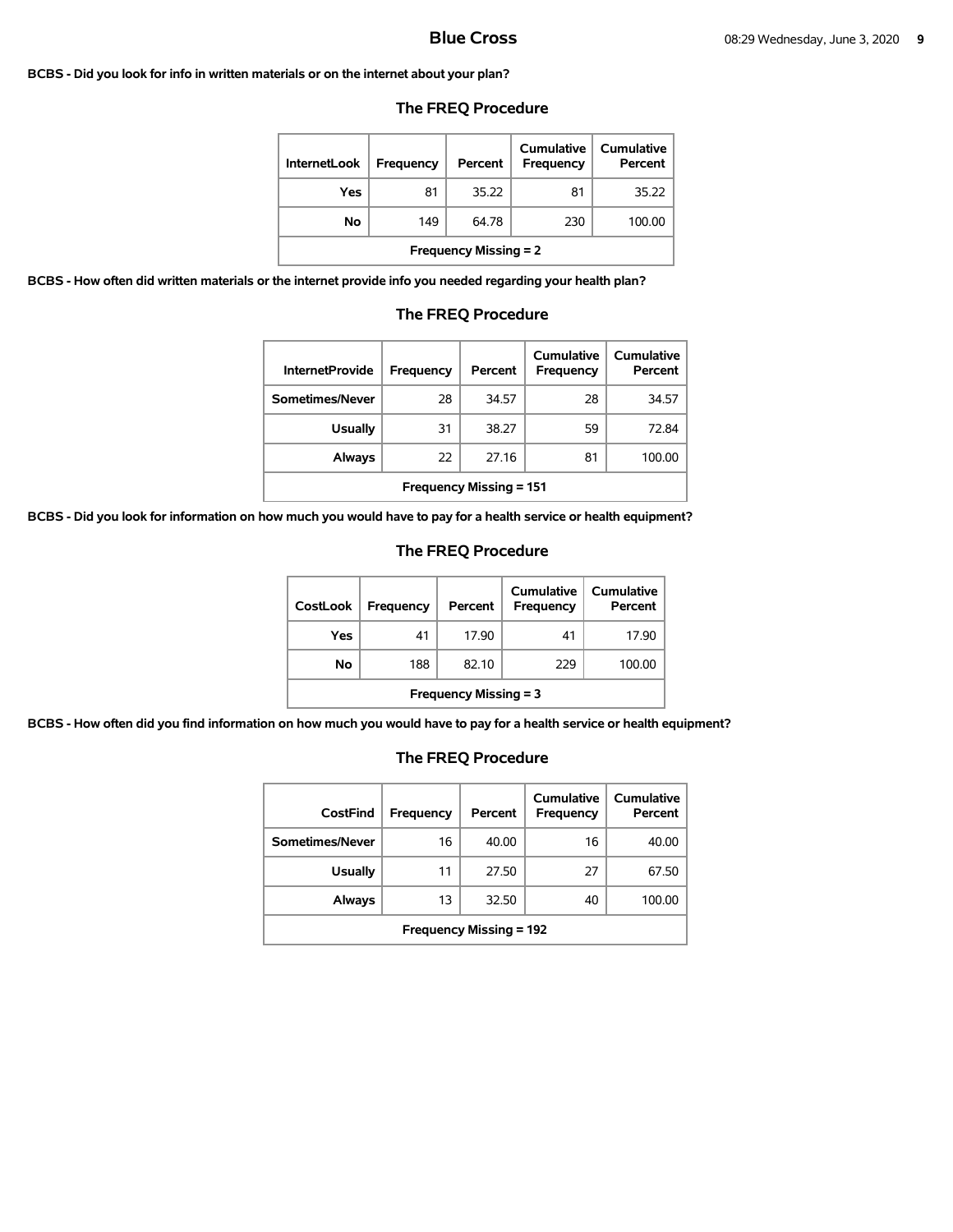#### **BCBS - Did you look for information on how much you would have to pay for specific prescription medicines?**

### **The FREQ Procedure**

| MedLook                      | <b>Frequency</b> | Percent | Cumulative<br><b>Frequency</b> | <b>Cumulative</b><br>Percent |  |
|------------------------------|------------------|---------|--------------------------------|------------------------------|--|
| Yes                          | 38               | 16.45   | 38                             | 16.45                        |  |
| No                           | 193              | 83.55   | 231                            | 100.00                       |  |
| <b>Frequency Missing = 1</b> |                  |         |                                |                              |  |

**BCBS - How often were you able to find information on how much you would have to pay for specific prescription medicines?** 

| MedFind                        | Frequency | Percent | Cumulative<br>Frequency | Cumulative<br>Percent |  |
|--------------------------------|-----------|---------|-------------------------|-----------------------|--|
| Sometimes/Never                | 10        | 26.32   | 10                      | 26.32                 |  |
| <b>Usually</b>                 | 9         | 23.68   | 19                      | 50.00                 |  |
| Always                         | 19        | 50.00   | 38                      | 100.00                |  |
| <b>Frequency Missing = 194</b> |           |         |                         |                       |  |

# **The FREQ Procedure**

**BCBS - Did you file any claims for care to your health plan?** 

## **The FREQ Procedure**

| ClaimsSend                    | <b>Frequency</b> | Percent | Cumulative<br><b>Frequency</b> | <b>Cumulative</b><br>Percent |  |
|-------------------------------|------------------|---------|--------------------------------|------------------------------|--|
| Yes                           | 119              | 60.71   | 119                            | 60.71                        |  |
| Νo                            | 77               | 39.29   | 196                            | 100.00                       |  |
| <b>Frequency Missing = 36</b> |                  |         |                                |                              |  |

**BCBS - How often were claims for care to your health plan handled quicly?** 

### **The FREQ Procedure**

| <b>ClaimsQuick</b>             | Frequency | Percent | Cumulative<br>Frequency | Cumulative<br>Percent |  |
|--------------------------------|-----------|---------|-------------------------|-----------------------|--|
| Sometimes/Never                | 13        | 13.83   | 13                      | 13.83                 |  |
| Usually                        | 33        | 35.11   | 46                      | 48.94                 |  |
| Always                         | 48        | 51.06   | 94                      | 100.00                |  |
| <b>Frequency Missing = 138</b> |           |         |                         |                       |  |

**BCBS - How often were claims for care to your health plan handled correctly?** 

| <b>ClaimsCorrect</b>           | <b>Frequency</b> | Percent | Cumulative<br>Frequency | Cumulative<br>Percent |  |
|--------------------------------|------------------|---------|-------------------------|-----------------------|--|
| Sometimes/Never                | 9                | 9.38    | 9                       | 9.38                  |  |
| <b>Usually</b>                 | 29               | 30.21   | 38                      | 39.58                 |  |
| Always                         | 58               | 60.42   | 96                      | 100.00                |  |
| <b>Frequency Missing = 136</b> |                  |         |                         |                       |  |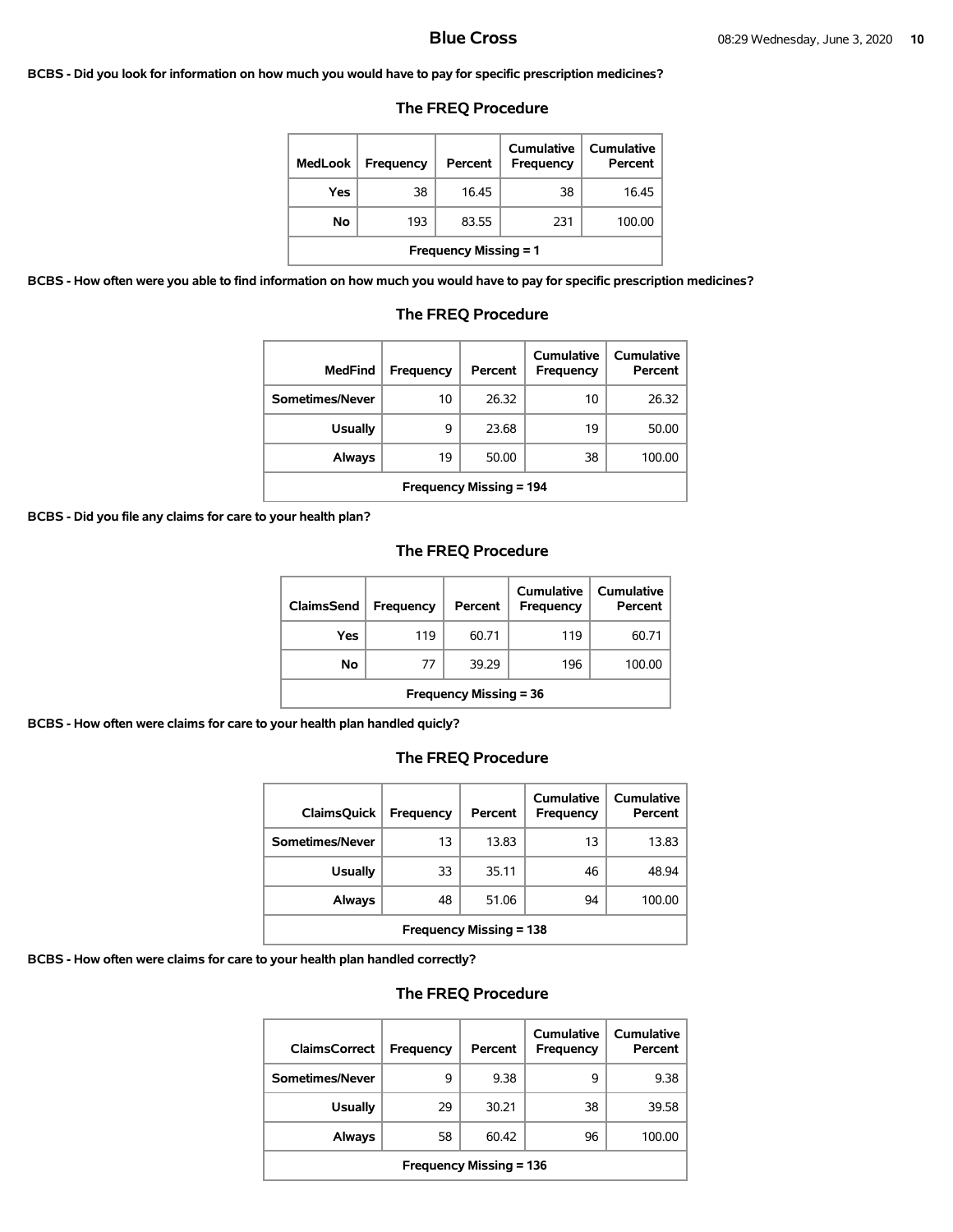#### **BCBS - Do you now smoke cigarettes or use tobacco every day, some days, or not at all?**

## **The FREQ Procedure**

| Smoke                          | <b>Frequency</b> | Percent | Cumulative<br>Frequency | Cumulative<br>Percent |  |
|--------------------------------|------------------|---------|-------------------------|-----------------------|--|
| Yes                            | 26               | 57.78   | 26                      | 57.78                 |  |
| No                             | 19               | 42.22   | 45                      | 100.00                |  |
| <b>Frequency Missing = 187</b> |                  |         |                         |                       |  |

**BCBS - How often were you advised to quit smoking or using tobacco by your doctor/health provider?** 

# **The FREQ Procedure**

| <b>SmokeAdvice</b>             | <b>Frequency</b> | Percent | Cumulative<br>Frequency | Cumulative<br>Percent |  |
|--------------------------------|------------------|---------|-------------------------|-----------------------|--|
| Sometimes/Never                | 27               | 60.00   | 27                      | 60.00                 |  |
| <b>Usually</b>                 | 4                | 8.89    | 31                      | 68.89                 |  |
| Always                         | 14               | 31.11   | 45                      | 100.00                |  |
| <b>Frequency Missing = 187</b> |                  |         |                         |                       |  |

**BCBS - How often was medication recommended to help quit smoking/tobacco products by your doctor/health provider?** 

| <b>SmokeMedicine</b>           | <b>Frequency</b> | Percent | Cumulative<br>Frequency | Cumulative<br>Percent |  |
|--------------------------------|------------------|---------|-------------------------|-----------------------|--|
| Sometimes/Never                | 36               | 81.82   | 36                      | 81.82                 |  |
| <b>Usually</b>                 | 5                | 11.36   | 41                      | 93.18                 |  |
| Always                         | 3                | 6.82    | 44                      | 100.00                |  |
| <b>Frequency Missing = 188</b> |                  |         |                         |                       |  |